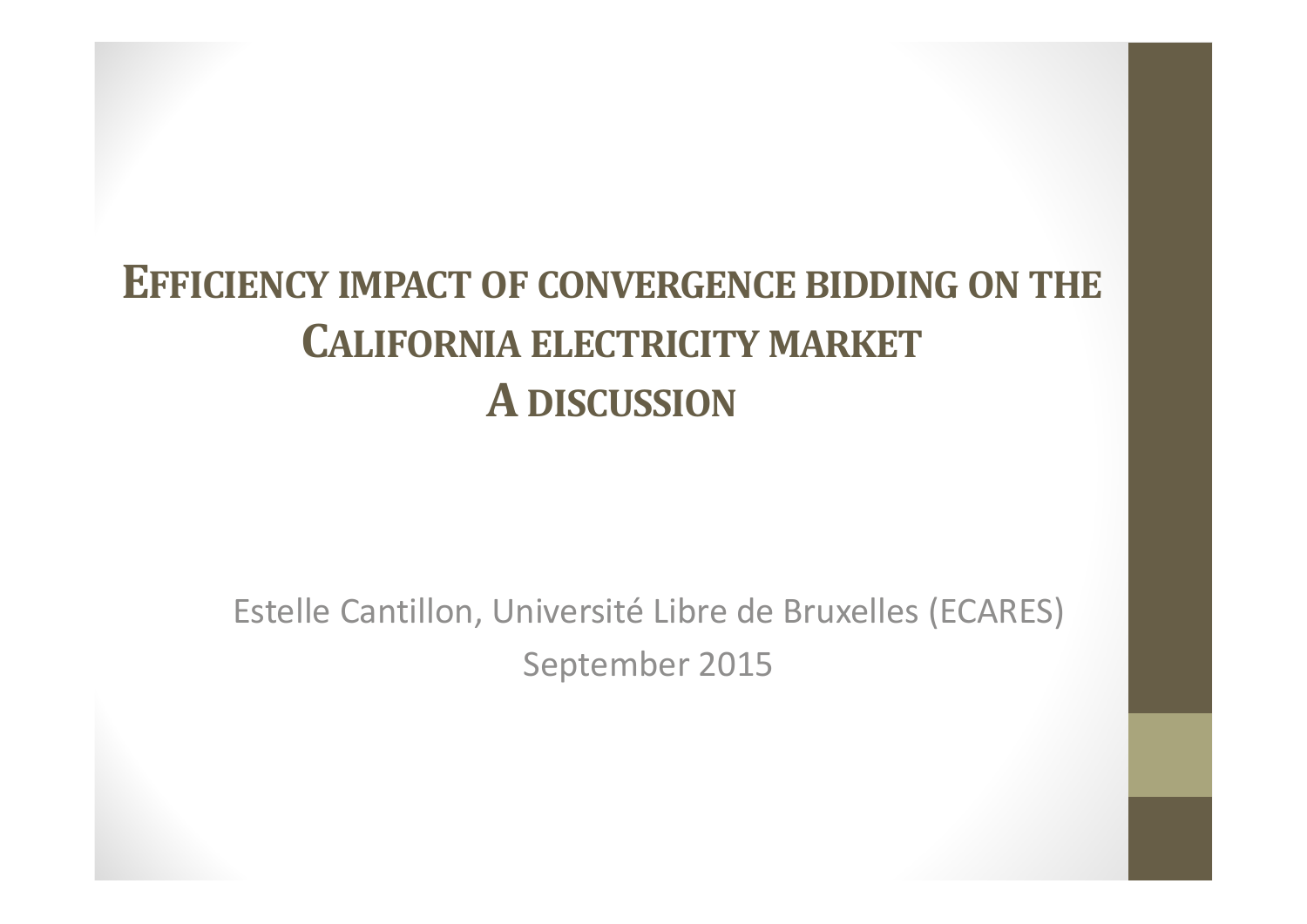#### **Market design change in CAISO market**

- •● CAISO operates a day-ahead (DA) and a real time market (RT)
	- $\bullet$  Market participants bid in DA and RT, algorithm generates prices and schedules, based on optimization under constraints
	- Cost-based compensation for ramp-up costs, minimum load
- • Starting in February 2011 introduction of convergence bidding
	- • Financial instrument designed to help market participants to arbitrage between the DA and RT price
		- •Before: If  $p^{DA} < E[p^{RT}]$ , buy in DA market, sell in RT – execution risk + physical constraint
		- •With CB: If  $p^{DA} < E[p^{RT}]$ , at t-1, buy in DA market, sell same qty in RT
	- $\bullet$ Exposure limited by collateral deposited at CAISO
	- $\bullet$  About 77 market participants in CB: electricity producers and consumers, investment banks, energy trading firms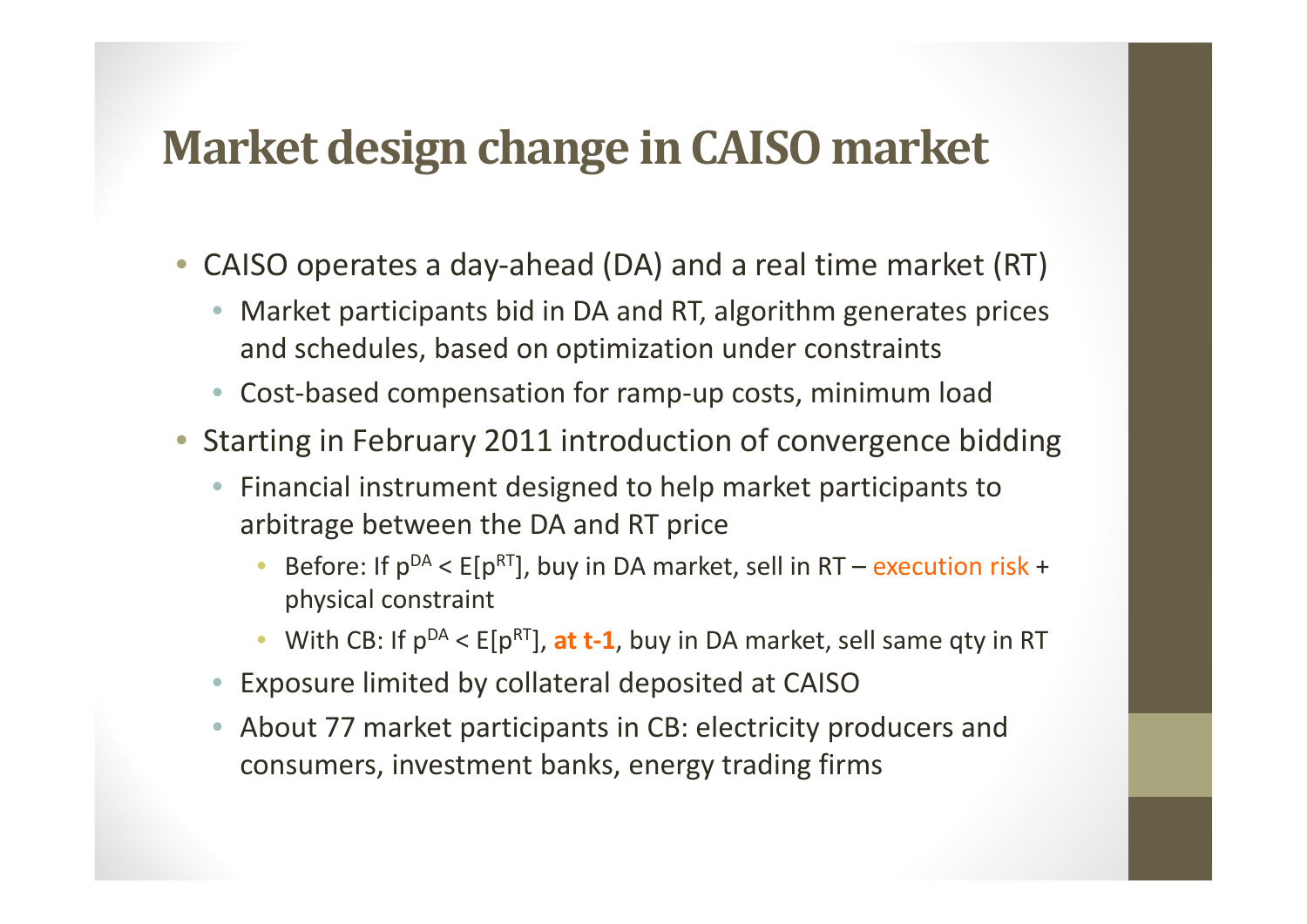# **Variable of interest:**  $E_{t-1}[p_{ht}^{DA} - p_{ht}^{RI}]$

- **Data**: hourly DA and RT for one hub of CAISO before (2010) and after (2012) the introduction of CB
- **Theoretical prediction**: CB should decrease (eliminate?) arbitrage opportunities  $E_{t-1}[p_{ht}^{DA} - p_{ht}^{RT}]$
- **Descriptive statistics (realized prices)**
	- Mean DA‐RT spread in 2010: ‐2.36
	- •■ Mean DA-RT spread in 2012: -0.37
	- •But huge variance !
- $\bullet$  Statistical model of  $E_{t-1}[p_{ht}^{DA}-p_{ht}^{RT}]$ 
	- Correlated assets (24 daily prices)
	- Accounts for regime changes, endogenously (hidden markov model)
	- $\bullet$ • Standard forecasting techniques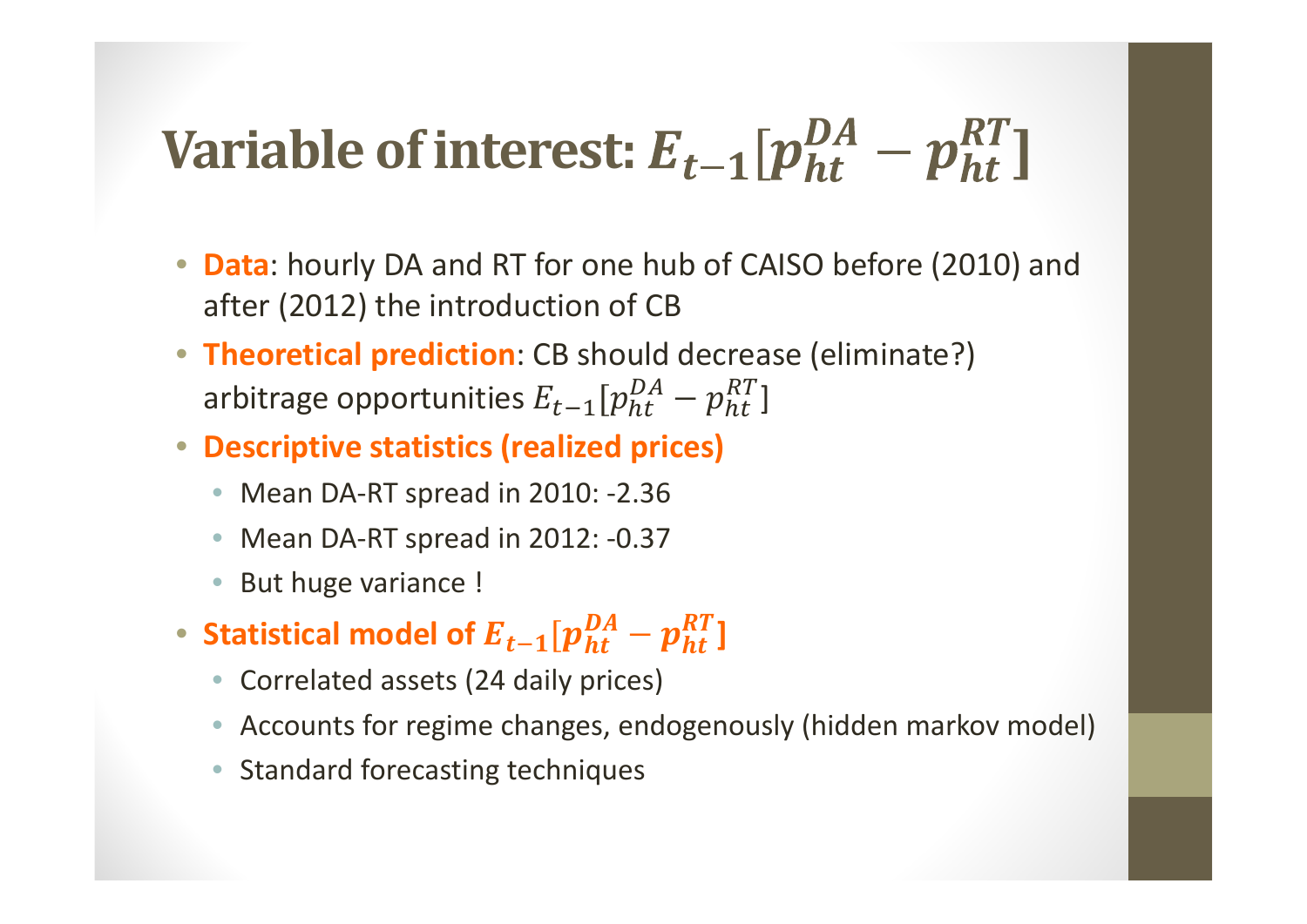### **Results**

- • Based on estimated model, can simulate arbitrage possibilities
	- $\bullet$ Expected return
	- $\bullet$ **• Standard deviation of expected return**
	- $\bullet$ Reward‐to‐variability ratio (Sharpe)
- $\bigcirc$  Expected returns, reward‐to‐variability ratio go down significantly suggesting that CB led to improved market efficiency
	- $\bullet$ But there remains profitable arbitrage opportunities